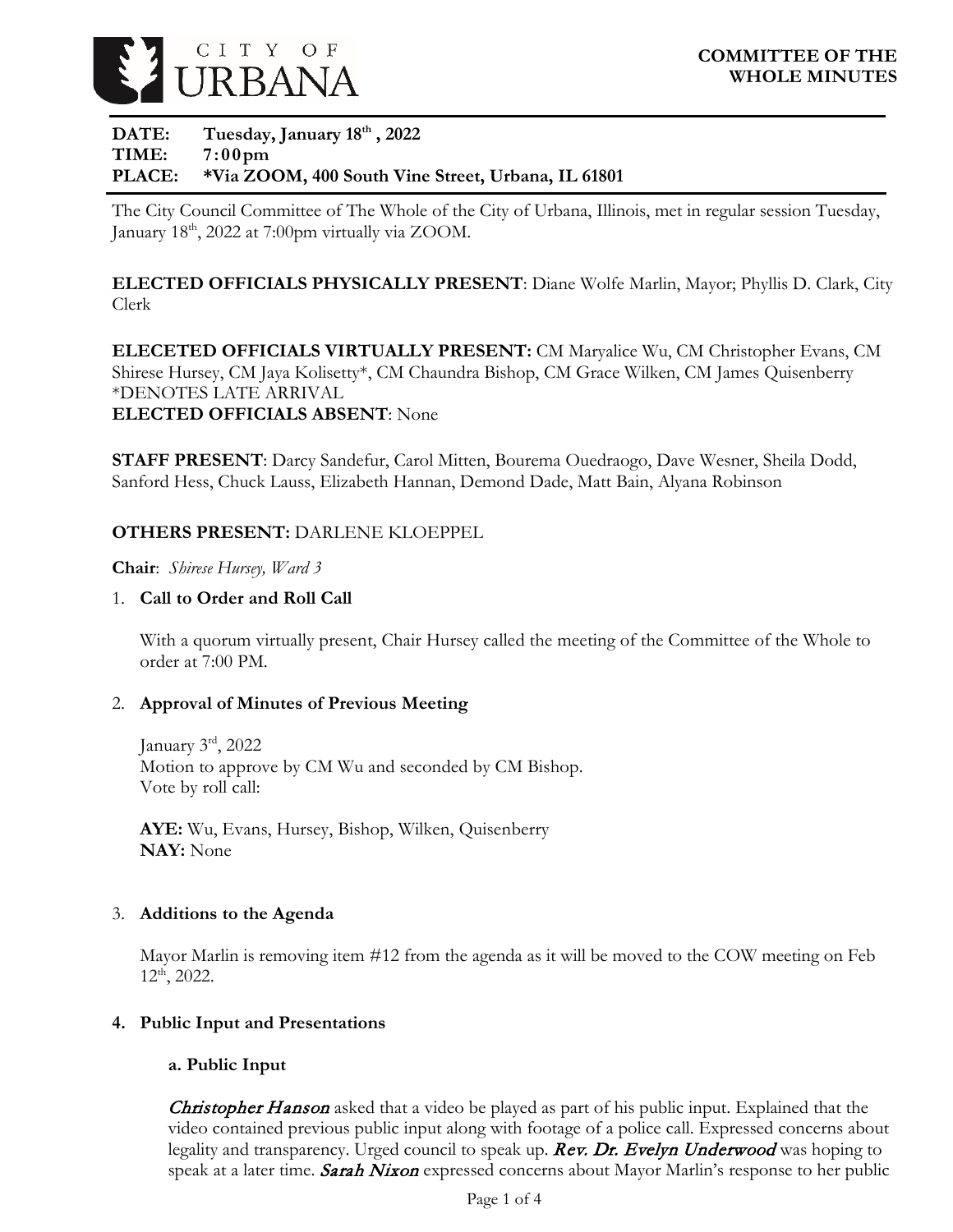input at the previous meeting. Provided a definition of gaslighting. **Rev. Dr. Evelyn Underwood** urged council to look through a lens of equity for all goal setting and policy making. Asked when further discussion about ARPA funds will be. Asked about when residents can provide input for infrastructure funding.

## **5. Staff Report**

**Mayor Marlin** wanted to let public know of public health updates at the county level. Provided an update on Urbana City staff effected by COVID. Announced ARPA discussions beginning next week. Provided clarification on how residents or council may recommend projects for the infrastructure projects.

### **6. Resolution No. 2022-01-002R**: **A Resolution Approving an Intergovernmental Agreement for Animal Control Services – Exec/Police**

Presented by Carol Mitten, Lt. Matt Bain, and County Executive Darlene Kloeppel. Mitten explained that the position was vacated as of July of last year and provided the city with an opportunity to consider alternatives. The county has provided animal control services at a larger scale and would provide double the coverage for Urbana. Questions and discussion ensued.

Motion to approve for the consent agenda by CM Wilken and seconded by CM Quisenberry. Further discussion ensued. Vote by roll call:

**AYE:** Wu, Hursey, Bishop, Quisenberry, Kolisetty, Evans, Wilken **NAY:** None

# **7. Ordinance No. 2022-01-002: An Ordinance Authorizing Purchase of Certain Real Estate (1501 East Mumford Drive) – Exec/Fire**

Presented by Carol Mitten, Fire Chief Chuck Lauss, and Deputy Fire Chief Demond Dade. Previously presented initially in a closed session in December. Ordinance authorizes the purchase of land to allow for the construction of a fire station. Will allow for additional space and future flexibility. Questions and discussion ensued. Motion to approve for the consent agenda by CM Kolisrtty and seconded by CM Wu.

Additional discussion ensued. Vote by roll call:

**AYE:** Wilken, Bishop, Kolisetty, Hursey, Evans, Wu **NAY:** None

**Abstention:** CM James Quisenberry abstaining for his relationship with Sola Gratia and the Church.

## **8. Ordinance No. 2022-01-003: An Ordinance Revising the Annual Budget Ordinance (Budget Amendment #5 – Omnibus) – HR/Finance**

Presented by Alyana Robinson of the Finance Department. Explained the proposed changes to the budget including additional COVID PPE supplies, Fire Department overtime allowances, property purchase for the Fire Station, intergovernmental agreement for animal control services with Champaign County, additional salary for UPTV production team, additional funds for hiring examinations, and funds to purchase additional network security measures. Questions and discussion ensued.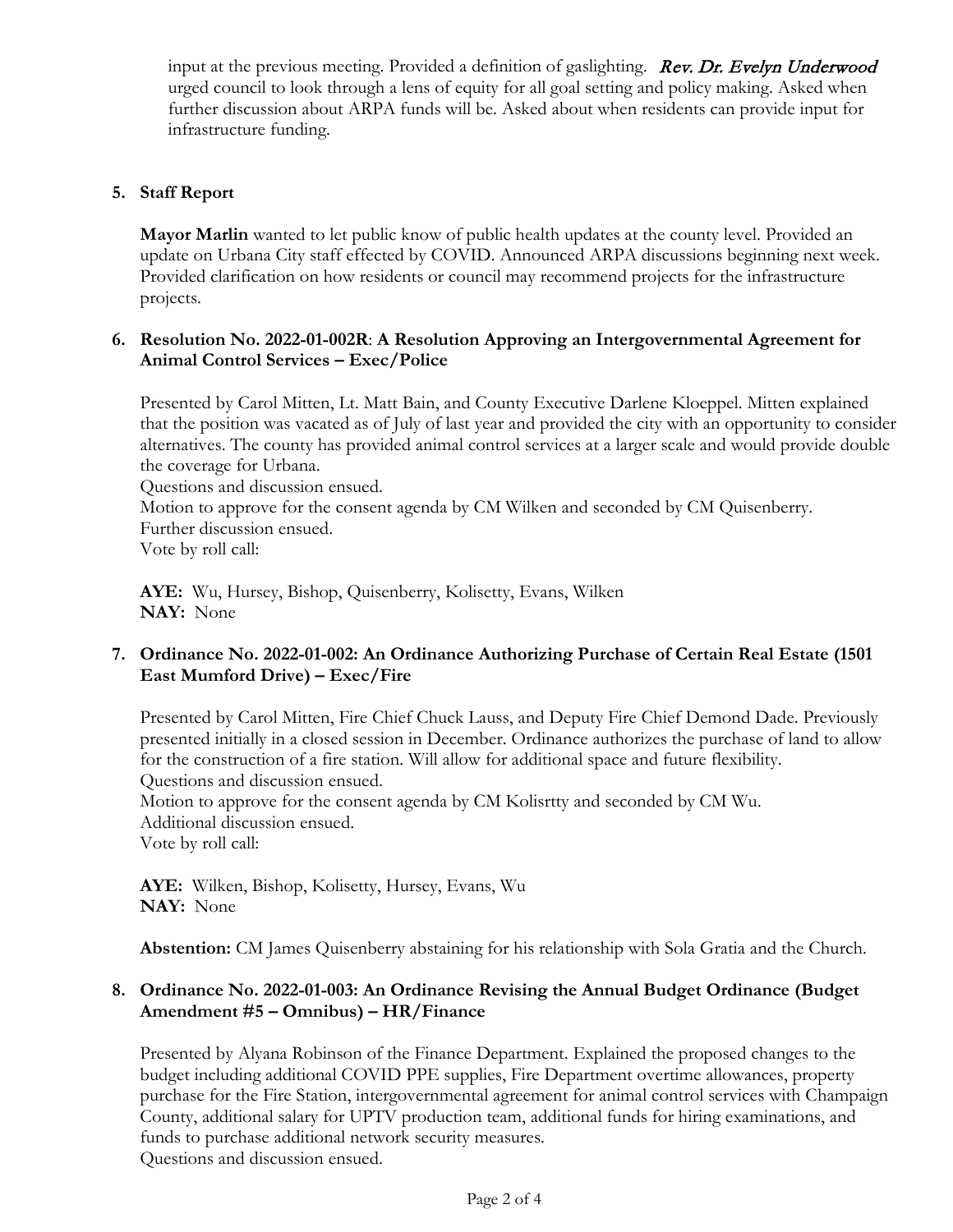Motion to approve to regular agenda by CM Wu and seconded by CM Kolisetty. Further discussion ensued. Vote by roll call:

**AYE:** Wu, Evans, Hursey, Quisenberry, Wilken, Kolisetty, Bishop **NAY:** None

## **9. Ordinance No. 2022-01-004: An Ordinance Authorizing the Sale of Certain Real Estate (704 North Broadway Avenue – Habitat for Humanity) – CD**

Presented by Community Development Director Sheila Dodd. \***CM Bishop Motioned to combine items 10, 11, and 12 in omnibus. Seconded by CM Quisenberry.** Further discussion ensued.

Vote by roll call:

**AYE:** Wu, Evans, Hursey, Kolisetty, Bishop, Wilken, Quisenberry **NAY:** None

Motion to approve combined items to send to consent agenda by CM Wu and seconded by CM Bishop. Vote by roll call:

**AYE:** Wu, Evans, Hursey, Kolsietty, Bishop, Wilken, Quisenberry **NAY:** None

## **10. Ordinance No. 2022-01-005: An Ordinance Authorizing the Sale of Certain Real Estate (1201 West Beslin Street – LaKendra O'Bannon) – CD**

**\*combined and moved to consent agenda above**

**11. Ordinance No. 2022-01-006: An Ordinance Authorizing the Sale of Certain Real Estate (1407 Wiley Drive – First Followers) – CD**

**\* combined and moved to consent agenda above**

**12. Ordinance No. 2022-01-007: An Ordinance Amending Ordinance No. 2018-12-082 Urbana City Code Chapter 2, "Administration", Article IV, "Boards and Commissions", Division 4 – "Public Arts Commission and Arts Program" (Adding a Youth Member to the Arts & Culture Commission) – CD\***

**\* Note: item moved to the COW meeting on February 7th, 2022**

**13. Resolution No. 2022-01-003R: A Resolution Adopting Mayor/ City Council Strategic Goals for 2022-2023 – Exec**

Presented by Carol Mitten City Administrator. This is the work in progress outline from the previous goal-setting session to formalize where council is with Strategic Goals.